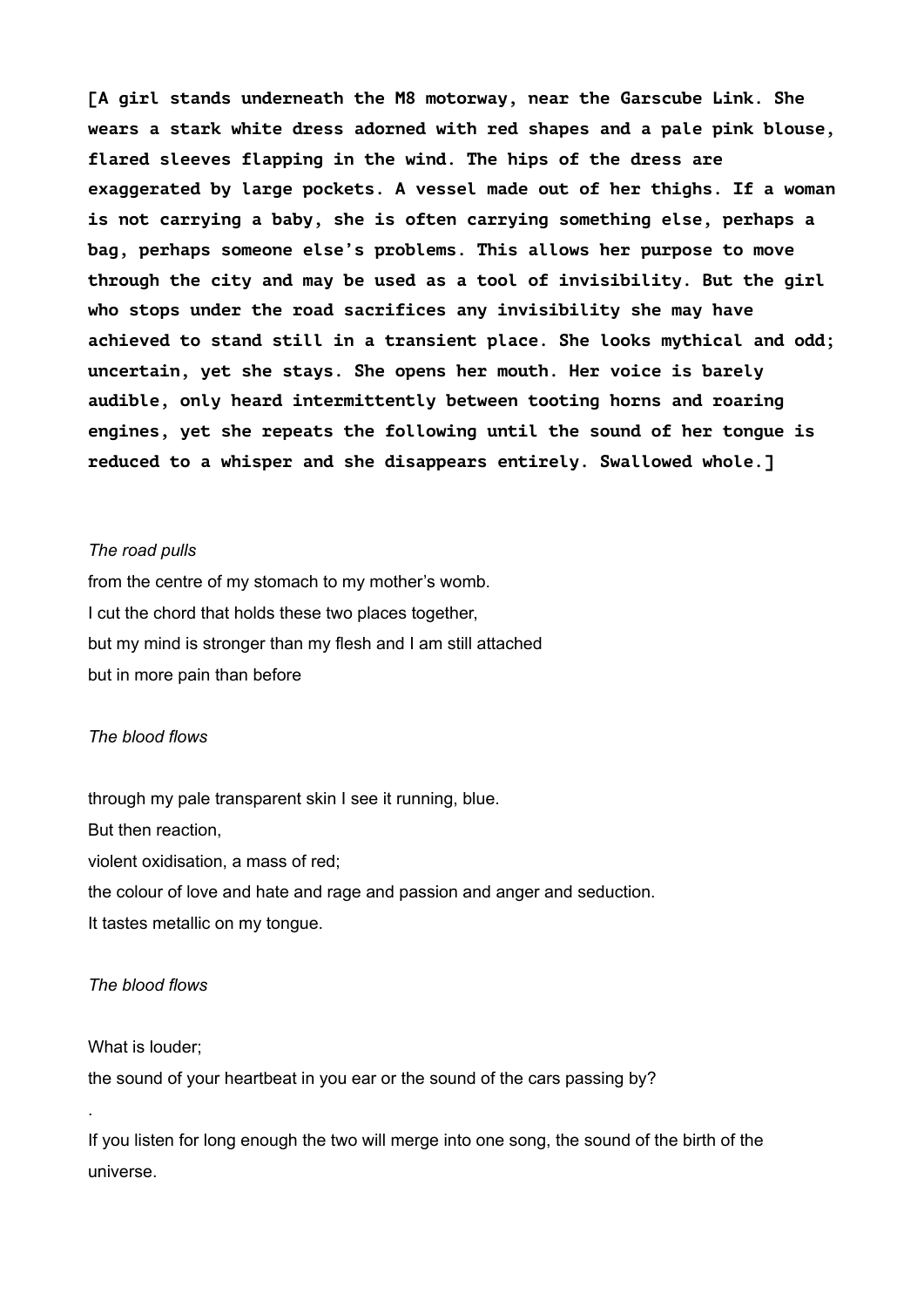## *The blood flows*

Bodies contained in steel hurtle through tubes of concrete, cells rush through arteries, planets following ancient celestial paths, spinning, pulling, pushing. The pace becomes faster and you clench your fists, teeth grind off one another like the plates of the earth before an earthquake.

My body aches, with sickness of not being in the right place. But there is no right place and there is no home in concrete, only in people.

My head aches, perhaps it is the fumes, perhaps it is the incomprehensibility of my size. If i squeeze myself into the space between the ground and the road do I disappear? Or was I never there in the first place?

## *The blood flows*

As this is a place of transition, no one belongs here. Amongst the fumes float displaced stories, dissolving, as I do, into polluted air; nomadic, homeless, lost.

## Loss,

like the women who stepped up to the factory line, moulding phallic machines of destruction, sent to their fathers, brothers and husbands in dutiful effort for country and Queen.

## *The blood flows*

On battlefields and in homes, men retreat behind enemy lines, Women forced off the factory line and onto another

*The blood flows*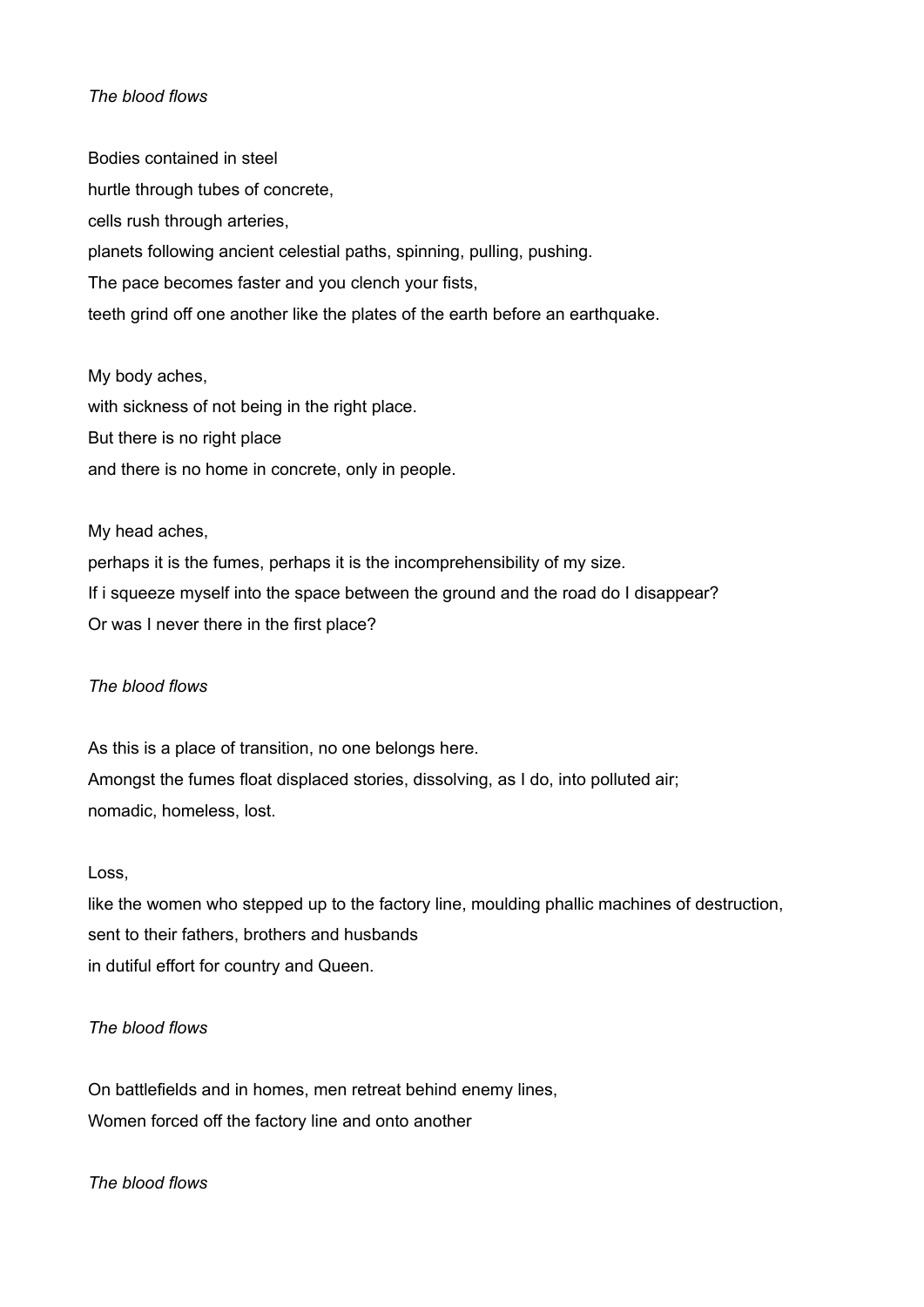Labour,

of love or duty? There is little choice either way, the dissolution of one self into another, loss of identity to the label of 'mother'.

And I exist only as a product of this; her unwaged work of body and mind.

## *The blood flows*

Yet of this factory line she is still not foreman. And her flesh will be governed by man and by state, the rights of which not fully devolved, politics played out on her body.

And when this is all done the cycle continues, The colour drains out of her cheeks and into her pants. Loss

# *The blood flows*

Lost like the river of metal that now has run dry, Poured from the crucible into my veins, down to the centre of the Earth Red and gold flow in and out, they are the same as you and me, there is no him or her.

And the fountain has dried up too. And so have the conversations. And in there place a flow of a different kind

*The road that pulls*  **[repeat]**